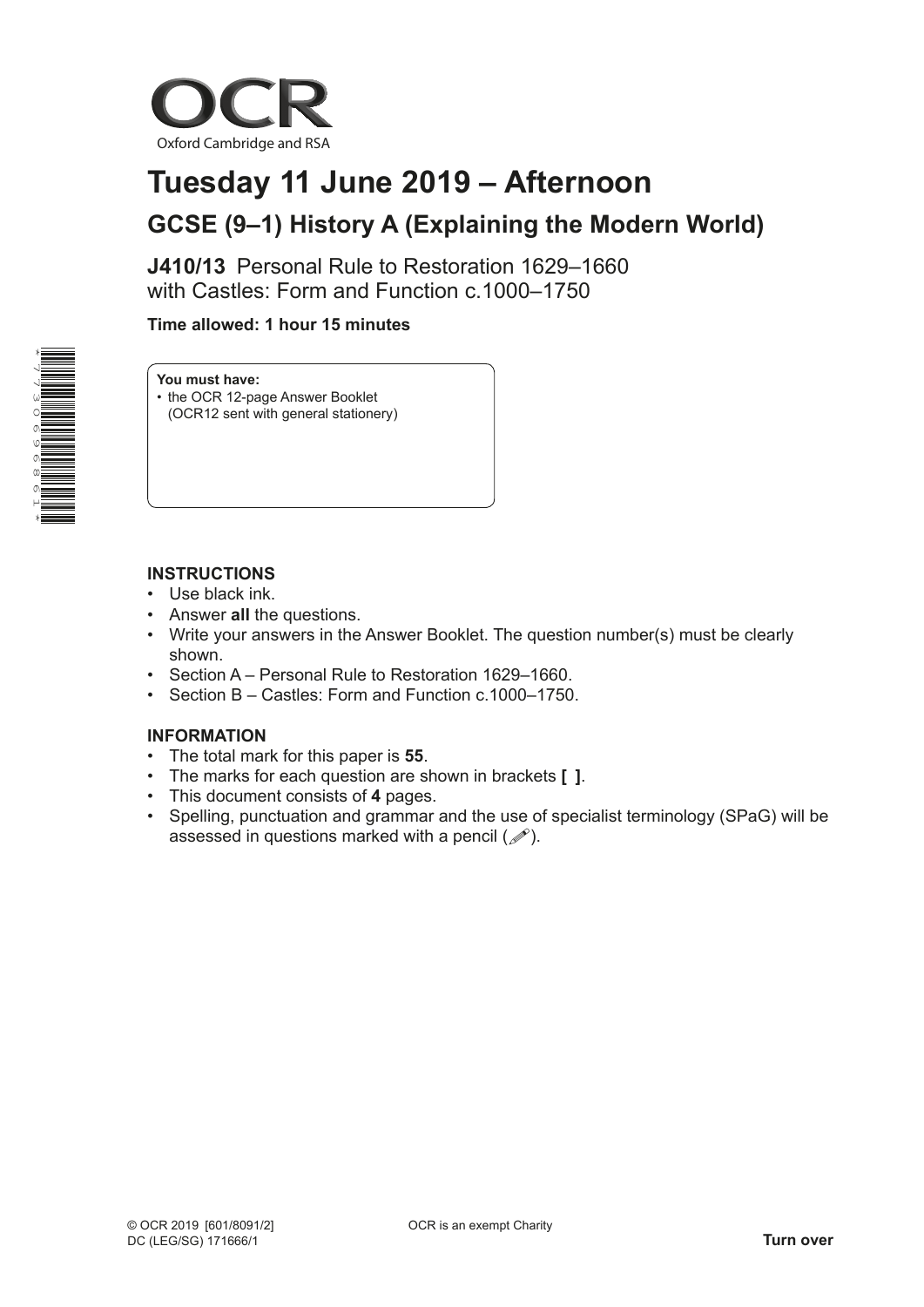## **Section A**

#### **Personal Rule to Restoration 1629–1660**

Answer **all** the questions. You are advised to spend about 45 minutes on this section.

- **1** Explain why there was tension between Charles I and Parliament in the period 1629 to 1642. **[10]**
- **2** Study Sources A–C.

'In the years 1646 to 1648 Charles I and his opponents failed to reach a settlement because both sides were unreasonable.' How far do Sources A–C convince you that this statement is correct? Use the sources and your knowledge to explain your answer. **[20]**

() Spelling, punctuation and grammar and the use of specialist terminology **[5]**

### **Source A**

Last Saturday I received a copy of the propositions. I can assure you that I could never accept them without losing my conscience, crown, and honour, and I will never agree to them. But I will delay a flat refusal for as long as possible. The only difficulty is how to write a polite and flattering response so that the negotiations continue.

*An extract from a letter from Charles to his wife whilst he was in the custody of the Scottish army in July 1646. The 'propositions' he refers to are the Propositions of Newcastle.*

## **Source B**

I came to the negotiations suspicious of Cromwell and with the job of finding out if he really was sincere about reaching a settlement with the King. But in all my discussions with him, I found no man so keen for a speedy settlement as Cromwell was. Sometimes he complained of Ireton's slowness in perfecting the proposals, and of not being sensitive to his Majesty.

*An extract from a description of the negotiations between the King and Cromwell in July 1647. It was written by Sir John Berkeley, a former Royalist general. Ireton was a commander in the New Model Army.*

#### **Source C**

The Lords and Commons assembled in Parliament have made many attempts to prevent and then end this unnatural war started by His Majesty against his Parliament and kingdom. All have been completely refused by His Majesty. We must therefore settle the present government in such a way as to bring the greatest security to this kingdom. We have made the following decisions:

- 1. Parliament will make no further negotiations with the King.
- 2. No person is allowed to negotiate with the King without the permission of Parliament.
- 3. Any person breaking this order shall be guilty of high treason.
- 4. Parliament will accept no more messages from the King.

*From the Vote of No Addresses, passed by Parliament in January 1648.*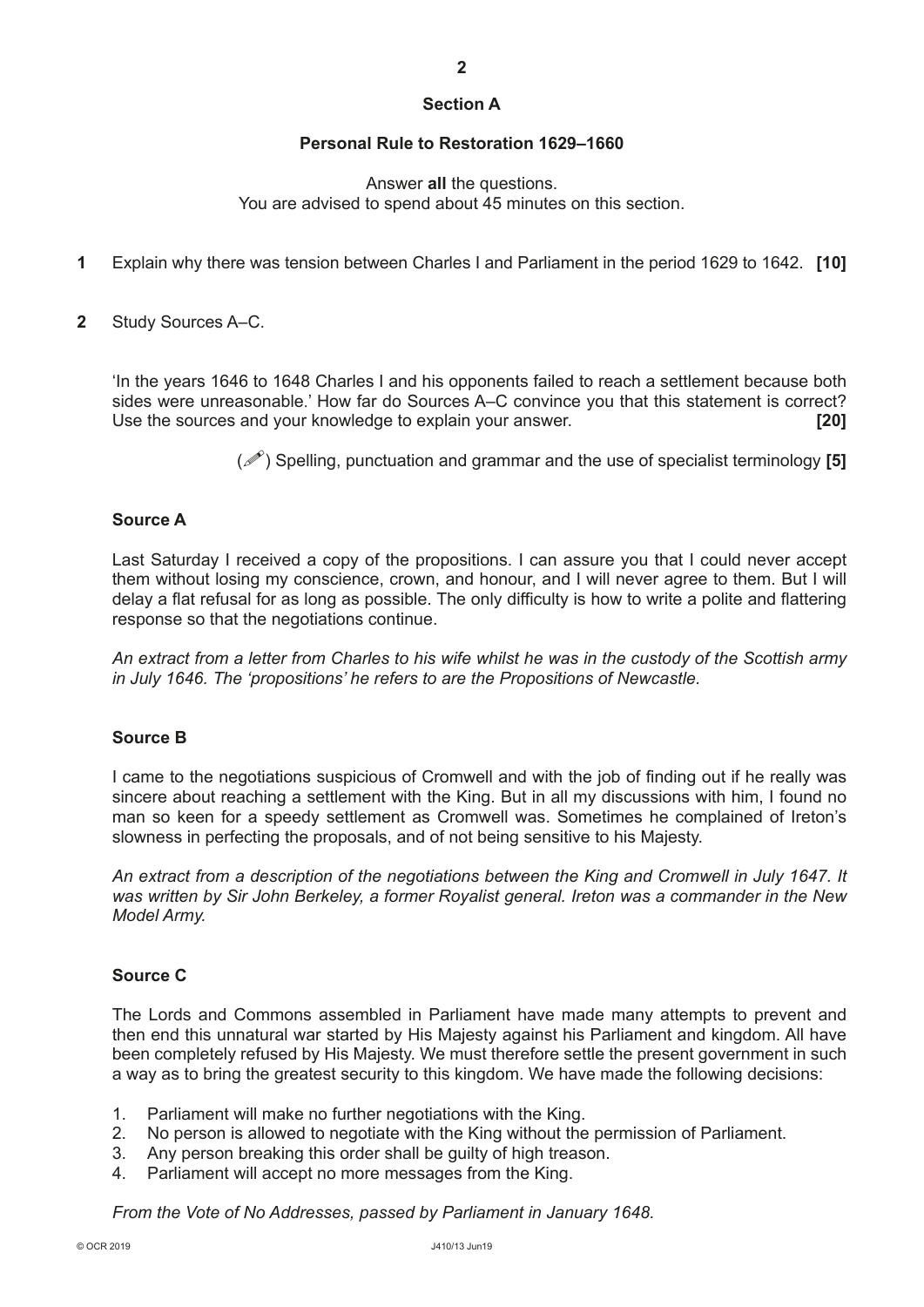## **Section B**

### **Castles: Form and Function c.1000–1750**

### Answer **all** the questions. You are advised to spend about 30 minutes on this section.

- **3** Explain how the main functions of Kenilworth Castle changed in the period 1120 to 1399. **[10]**
- **4** Study Sources D and E.

Which of these sources is more useful to a historian studying the history of Kenilworth Castle from c.1500 to c.1700? **[10]**

### **Source D**

The castle of Kenilworth is very stately, being surrounded by water. Entry is through one very strong gate into an attractive courtyard where your forefathers used to joust. It leads to another fine and strong gatehouse into another courtyard. There you find the brew house, water mill, bakehouse and very handsome stables. There is also a house for the constable of the castle. The great hall is marvelously stately and the royal chamber is most fair. The park surrounding the castle is great indeed, and there are fine views of it from the hall. From a great bay window you can watch deer being taken and fish caught from the lake.

*An extract from a survey of Kenilworth Castle in 1563. The survey was carried out for Robert Dudley, Earl of Leicester, who was given the castle by Queen Elizabeth.*



## **Source E**

*An engraving of Kenilworth Castle around 1700. It was produced for a book which was aimed at wealthy people who had an interest in touring the countryside.*

## **END OF QUESTION PAPER**